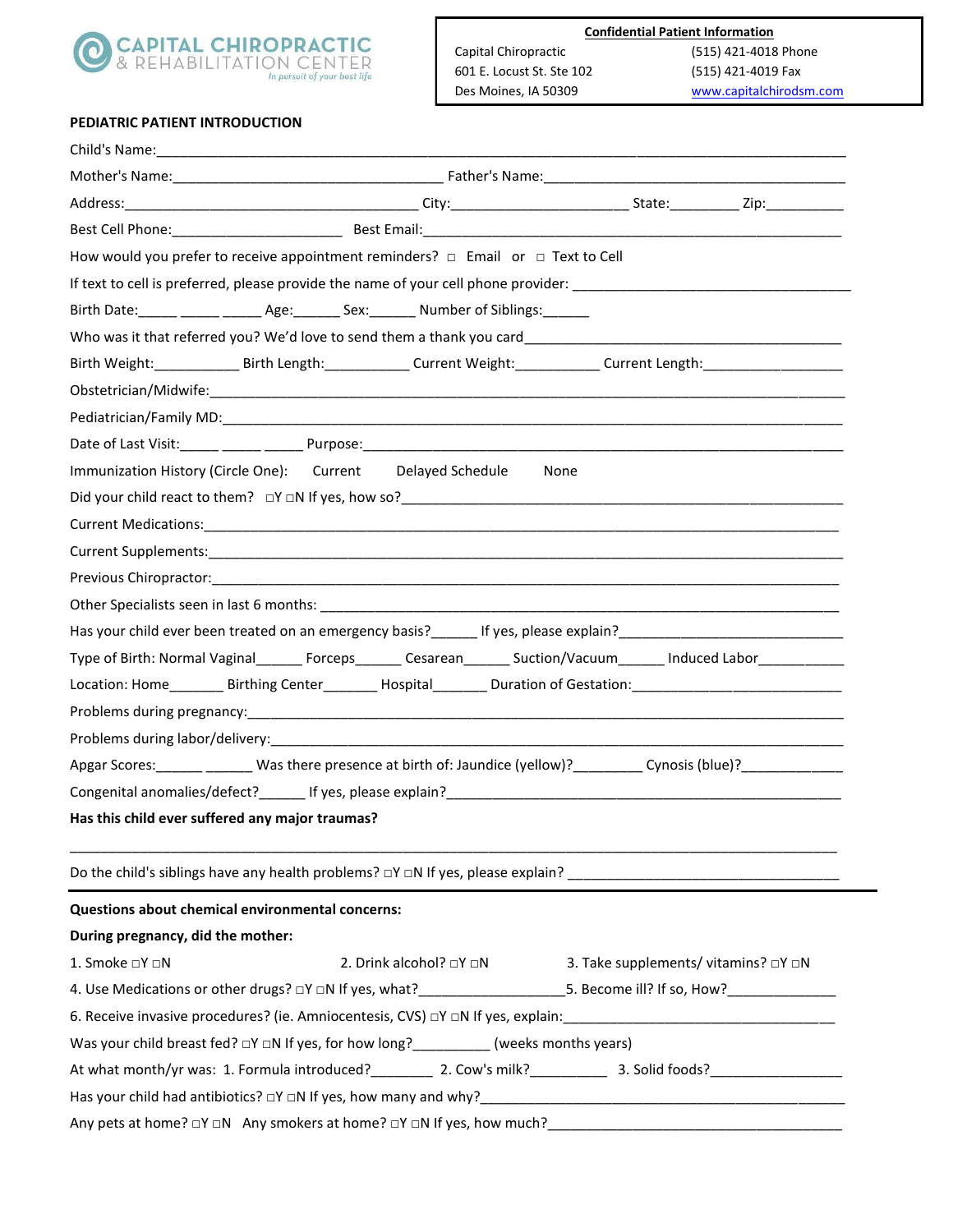# Questions about psychological considerations:

|                                 | Any difficulties with lactation? $\Box Y \Box N$ Any problems bonding? $\Box Y \Box N$                    |  |  |
|---------------------------------|-----------------------------------------------------------------------------------------------------------|--|--|
|                                 | Does your child seem normal to you? □Y □N                                                                 |  |  |
|                                 |                                                                                                           |  |  |
|                                 | Does your child have difficulties sleeping (e.g. night terrors, sleepwalking, etc.)? ____________________ |  |  |
|                                 | Number of hours sleeping per night: Cumber 2011 Quality of Sleep: Good Fair Poor                          |  |  |
|                                 | Did your child go to daycare? □Y □N From what age?________                                                |  |  |
|                                 | Average number of hours of TV/Computer per week?                                                          |  |  |
|                                 |                                                                                                           |  |  |
| <b>Questions about traumas:</b> |                                                                                                           |  |  |
|                                 | Any evidence of trauma at birth? □Bruises □Odd shaped head □Stuck in birth canal □Fast/Long birth         |  |  |
|                                 |                                                                                                           |  |  |
|                                 |                                                                                                           |  |  |
|                                 |                                                                                                           |  |  |
|                                 | Does your child play sports? □Y □N Number of hours per week?______________                                |  |  |
|                                 | Has the child ever sustained injuries in an auto accident? $\Box Y \Box N$ If yes, explain:               |  |  |
|                                 | Approx. hours spent at play per week?___________ hrs                                                      |  |  |
| At what age did the child:      |                                                                                                           |  |  |
|                                 | Sit alone_____________Crawl______________Stand_______________Walk Alone_____________Vocalize_____________ |  |  |
|                                 | Did this child suffer from the following childhood diseases?                                              |  |  |
|                                 | Chickenpox_____________ Mumps______________ Measles____________ Rubella__________                         |  |  |
|                                 | Rubeola___________ Whooping Cough___________ Other______________________________                          |  |  |
|                                 |                                                                                                           |  |  |
| Other .                         |                                                                                                           |  |  |

# Does your child experience any of these other symptoms?

| <b>Headaches</b>    | Digestive issues   | <b>Behavioral Problems</b> | <b>Dizziness</b>     | Neck Problems        | Poor Appetite           |
|---------------------|--------------------|----------------------------|----------------------|----------------------|-------------------------|
| ADD/ADHD            | Fainting           | Arm/Leg Problems           | <b>Stomach Aches</b> | Hernias              | Reflux                  |
| <b>Seizures</b>     | Cardiac Issues     | Constipation               | Diarrhea             | <b>Growing Pains</b> | <b>Chronic Earaches</b> |
| <b>Backaches</b>    | Sinus Issues       | Poor Posture               | <b>Diabetes</b>      | Asthma               | <b>Scoliosis</b>        |
| Asthma              | Hypertension       | Colds/Flu                  | Difficulty Walking   | Anemia               | Colic                   |
| <b>Broken Bones</b> | <b>Bed Wetting</b> | Other:                     |                      |                      |                         |

# **Expectations for Care**

We want to help you meet your health care goals and we also want to meet your expectations. Let us know about past clinical experiences you wish to avoid or replicate: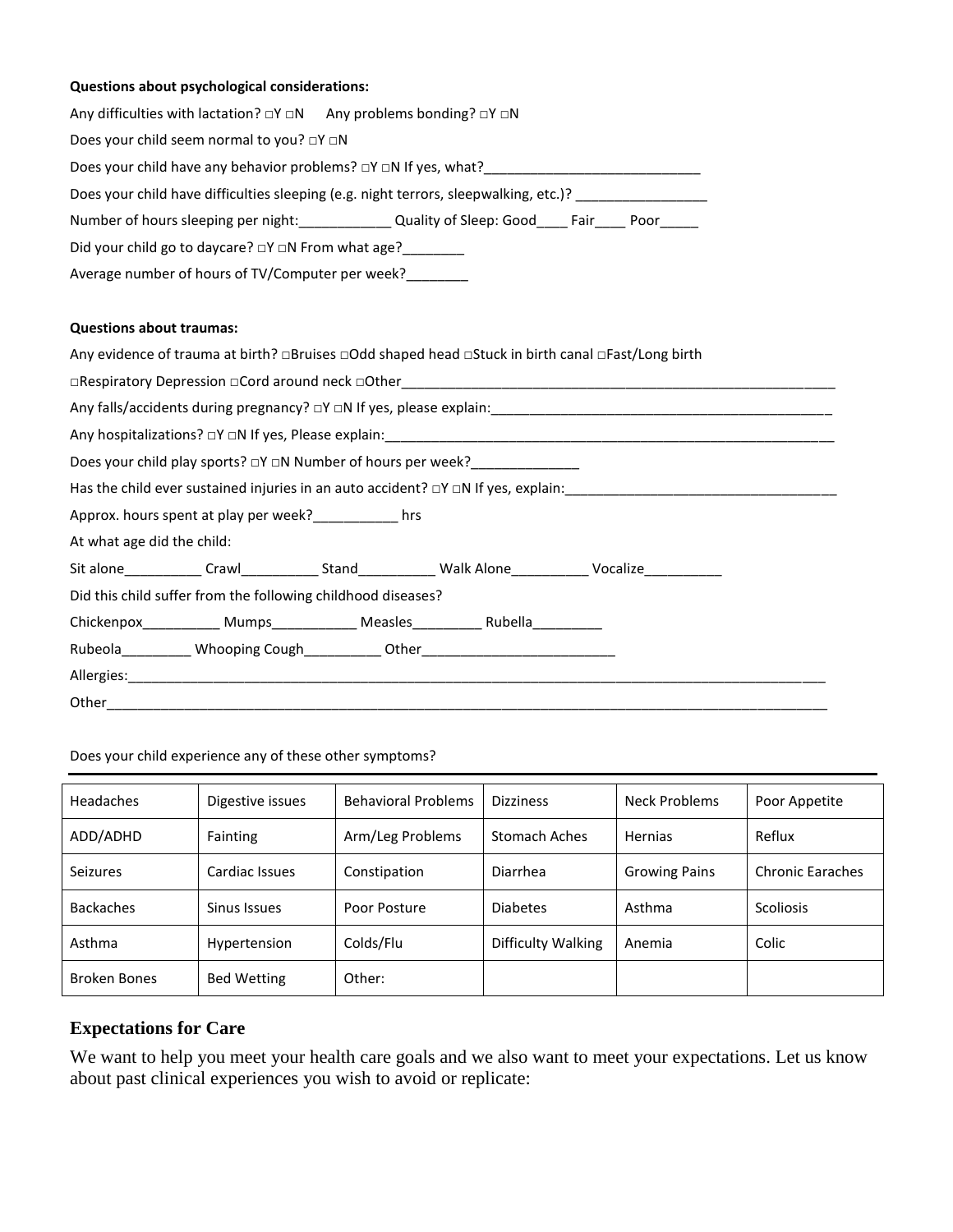# INFORMED CONSENT

Medical doctors, chiropractic doctors, osteopaths, and physical therapists who perform manipulation are required by law to obtain your informed consent before starting treatment.

I\_\_\_\_\_\_\_\_\_\_\_\_\_\_\_\_\_\_\_\_\_\_\_\_\_\_\_\_\_\_\_\_\_\_\_\_\_\_\_\_\_\_\_\_\_\_, do hereby give my consent to the performance of conservative noninvasive treatment to the joints and soft tissues. I understand that the procedures may consist of manipulations/adjustments involving movement of the joints and soft tissues. Physical therapy and exercises may also be used. Although spinal and extremity manipulation/adjustment is considered to be one of the safest, most effective forms of therapy for musculoskeletal problems, I am aware the there are possible risks and complications associated with these procedures as follows:

Soreness/Bruising: I am aware that like exercise it is common to experience muscle soreness and occasionally bruising in the first few treatments.

Dizziness: Temporary symptoms like dizziness and nausea can occur but are relatively rare.

Fractures/Joint Injury: I further understand that in isolated cases underlying physical defects, deformities or pathologies like weak bones from osteoporosis may render the patient susceptible to injury. When osteoporosis, degenerative disc, or other abnormality is detected, this office will proceed with extra caution.

Stroke: Although strokes happen with some frequency in our world, strokes from chiropractic adjustments are rare. I am aware that nerve or brain damage including stroke is reported to occur once in a million to once in ten million treatments. To put these occurrences in perspective, once in a million is about the same chance as get-ting hit by lightning. Once in ten million is about the same chance as a normal dose of aspirin or Tylenol causing death. The

PhysioTherapy Burns: Some of the therapies used in this office generate heat and may rarely cause a burn. Despite precautions, if a burn is obtained, there will be a temporary increase in pain and possible blistering. This should be reported to the doctor.

Dry Needling and/or Chiropractic Acupuncture adverse reactions include bruising, numbness or tingling near the needling sites, dizziness or fainting. More rare events include spontaneous miscarriage, nerve damage and organ puncture, including lung puncture (pneumothorax). Infection is a possible risk, though the clinic uses sterile disposable needles and maintains a clean and safe environment.

Tests have been or will be performed on me to minimize the risk of any complication from treatment and I freely assume these risks.

### TREATMENT RESULTS

I also understand that there are beneficial effects associated with these treatment procedures including decreased pain, improved mobility and function, and reduced muscle spasm. However, I appreciate there is no certainty that I will achieve these benefits. I realize that the practice of medicine, including chiropractic, is not an exact science and I acknowledge that no guarantee has been made to me regarding the outcome of these procedures. I agree to the performance of these procedures by my doctor and such other persons of the doctor's choosing.

#### ALTERNATIVE TREATMENTS AVAILABLE

Reasonable alternatives to these procedures have been explained to me including rest, home applications of therapy, prescription or over-the-counter medications, exercises, physical therapy and possible surgery.

Medications: Medication can be used to reduce pain or inflammation. I am aware that long-term use or overuse of medication is always a cause for concern. Drugs may mask pathology, produce inadequate or short-term relief, undesirable side effects, physical or psychological dependence, and may have to be continued indefinitely. Some medications may involve serious risks.

Rest/Exercise: It has been explained to me that simple rest is not likely to reverse pathology, although it may temporarily reduce inflammation and pain. The same is true of ice, heat or other home therapy. Prolonged bed rest contributes to weakened bones and joint stiffness. Exercises are of limited value but are not corrective of injured nerve and joint tissues.

Surgery: Surgery may be necessary for joint instability or serious disc rupture. Surgical risks may include unsuccessful outcome, complications, pain or reaction to anesthesia, and prolonged recovery.

Non-treatment: I understand the potential risks of refusing or neglecting care may include increased pain, scar/adhesion formation, restricted motion, possible nerve damage, increased inflammation, and worsening pathology. The aforementioned may complicate treatment making future recovery and rehabilitation more difficult and lengthy.

# **I have read or had read to me the above explanation of chiropractic treatment. Any questions I have had regarding these procedures have been answered to my satisfaction PRIOR TO MY SIGNING THIS CONSENT FORM. I have made my decision voluntarily and freely**.

To attest to my consent to these procedures, I hereby affix my signature to this authorization for treatment.

| Signature of Patient:                            | Date: |
|--------------------------------------------------|-------|
| Signature of Parent or Guardian:<br>(if a minor) | Date: |
| Signature of Witness:                            | Date: |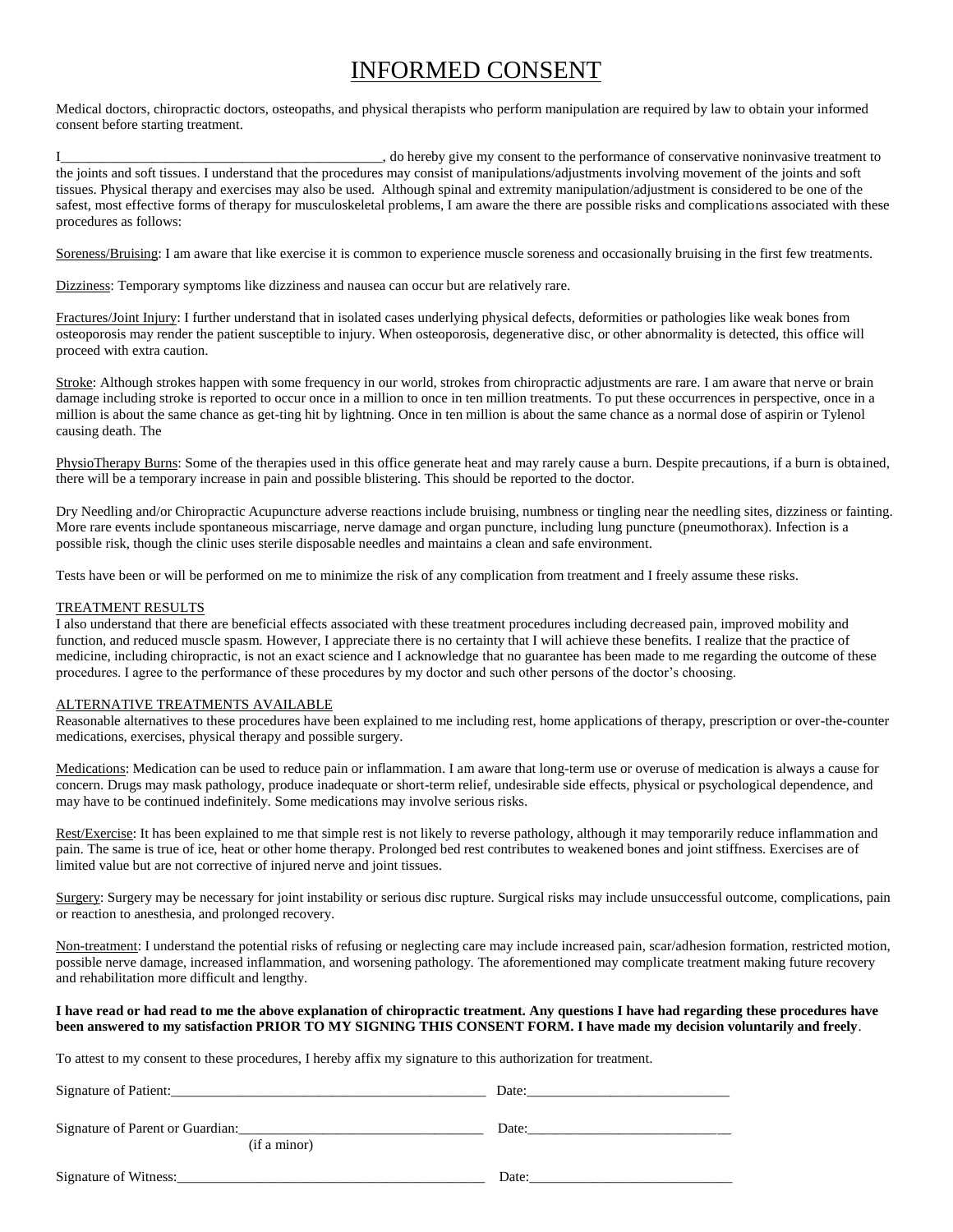# **Financial/Privacy Policy and Disclaimer**

Returned Checks: It is our policy to collect \$25.00 for returned checks. This is to cover any fees that apply from the transaction.

Financial Policy Questions: We are happy to address questions regarding your account at any time. Please direct account questions to our billing administrator.

HIPAA Privacy Policy: Attached to the patient information packet at the back of these forms is the HIPAA Notice of Privacy Practices Policy for you. By signing below, you acknowledge that you have received the HIPAA Privacy Policy and that you understand and will comply with our financial policies.

#### **Collection of Patient Balance**

#### \*\*\*Please initial the following to acknowledge that you have read each statement.

All payments are due at time of service. (Payments may include co-payments, co-insurance, deductibles, and non-covered services.)

All balances remaining unpaid after 60 days will be turned over to a collection agency.

Your insurance company can and will be billed, determined by your preference and our current status as in-network or out-ofnetwork with that company. Capital Chiropractic cannot guarantee your coverage, even if our office attempts to confirm your benefits and eligibility. Final approval of coverage is based on the explanation of benefits after the claim has been filed.

Any covered and non-covered services are the responsibility of the patient at the rate determined by the insurance company's explanation of benefits. It is the patient's responsibility to understand his/her insurance policy and the intricacies of coverage. Capital Chiropractic cannot guarantee exact details of your specific policy at any time.

If unable to make your appointment, please notify our office at least 24 hours' notice out of respect and courtesy to other patients. After two (2) missed/cancelled visits without 24 hours' notice, you will be charged \$50.00 for each visit that is missed. You will be responsible for this payment.

#### **Designation of Authorized Representative**

- I do hereby designate Capital Chiropractic and Rehabilitation Center to the full extent permissible under the Employee Retirement income Security Act of 1974 ("ERISA") and as provided in 29 CFR 2560-503-1(b)4 to otherwise act on my behalf to pursue claims and exercise all rights connected with my employee health care benefit plan, with respect to any medical or other health care expense(s) incurred as a result of the services I receive from Capital Chiropractic and Rehabilitation Center. These rights include the right to act on my behalf with respect to initial determinations of claims, to pursue appeals of benefit determinations under the plan, to obtain records, and to claim on my behalf such medical or other health care service benefits, health care benefit plan reimbursement and to pursue any other applicable remedies.
- I do hereby authorize Capital Chiropractic and Rehabilitation Center to act on my behalf to pursue claims and exercise all rights in order to collect payments with respect to any medical or other health care expense(s) incurred as a result of the services I receive from Capital Chiropractic and Rehabilitation Center.

I agree to Financial Policy and have read and agreed to HIPAA documents provided:

| Signature of<br>$\Gamma$ Dotiont:<br>Pauent. | ,,,,<br>vate. |
|----------------------------------------------|---------------|
|                                              |               |

#### **Release of Protected Health Information**

give my consent to allow the transfer and/or discussion of my protected health information to be released to  $\mathbf{I}_{\mathbf{r}}$ this office. I understand that as a patient, my health information is confidential, and will be treated as such by this office, Capital Chiropractic and Rehabilitation Center, PLLC. I understand that any information collected by this office will be for the benefit of care provided, and will remain confidential between this office and the providing practitioner.

To attest to my consent to the release of my information, I hereby affix my signature to this authorization.

| Signature of Patient:                         | Date |
|-----------------------------------------------|------|
|                                               |      |
| Signature of Parent or Guardian (if a minor): | Date |